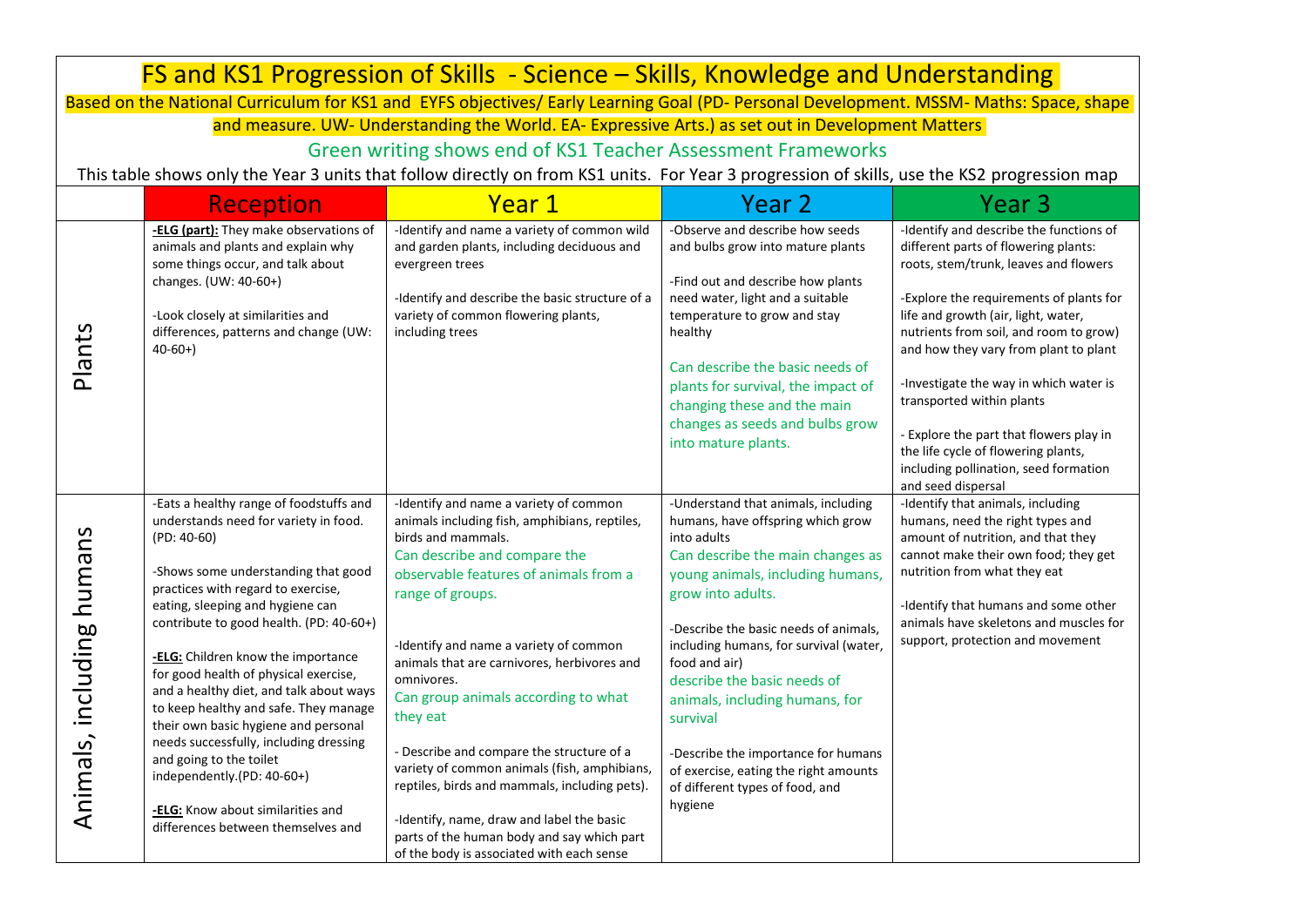|                    | others, and among families. (UWPC:40-<br>$60+$<br><b>-ELG (part):</b> They make observations of<br>animals and plants and explain why<br>some things occur, and talk about<br>changes. (UW: 40-60+)                                                                                                                                                                                                                                                                                                                                                                                                                                                      | Can name and locate parts of the human<br>body, including those related to senses.                                                                                                                                                                                                                                                                                                                                                                                                                                    | Can describe the importance of<br>exercise, a balanced diet and<br>hygiene for humans.                                                                                                                                                                                                                                         |  |
|--------------------|----------------------------------------------------------------------------------------------------------------------------------------------------------------------------------------------------------------------------------------------------------------------------------------------------------------------------------------------------------------------------------------------------------------------------------------------------------------------------------------------------------------------------------------------------------------------------------------------------------------------------------------------------------|-----------------------------------------------------------------------------------------------------------------------------------------------------------------------------------------------------------------------------------------------------------------------------------------------------------------------------------------------------------------------------------------------------------------------------------------------------------------------------------------------------------------------|--------------------------------------------------------------------------------------------------------------------------------------------------------------------------------------------------------------------------------------------------------------------------------------------------------------------------------|--|
| Everyday materials | -ELG: (part) They explore<br>characteristics of everyday objects and<br>shapes and use mathematical language<br>to describe them. (MSSM 40-60+)<br>-ELG (part): Children know about<br>similarities and differences in relation<br>to objects and materials. They explain<br>why some things occur, and talk about<br>changes. (UW: 40-60+)<br>-ELG: Safely use and explore a variety<br>of materials, tools and techniques,<br>experimenting with colour, design,<br>texture, form and function. (EA: 40-<br>$60+$<br>-ELG (part): Use what they have learnt<br>about materials in original ways,<br>thinking about uses and purposes. (EA:<br>$40-60+$ | -Distinguish between an object and the<br>material from which it is made<br>-Identify and name a variety of everyday<br>materials, including wood, plastic, glass,<br>metal, water, and rock<br>Can identify and name a variety of<br>everyday materials<br>-Describe the simple physical properties of a<br>variety of everyday materials<br>-Compare and group together a variety of<br>everyday materials on the basis of their<br>simple physical properties<br>group together a variety of everyday<br>materials | -Identify and compare the<br>suitability of a variety of everyday<br>materials, including wood, metal,<br>plastic, glass, brick, rock, paper<br>and cardboard for particular uses<br>-Describe how the shapes of solid<br>objects made from some materials<br>can be changed by squashing,<br>bending, twisting and stretching |  |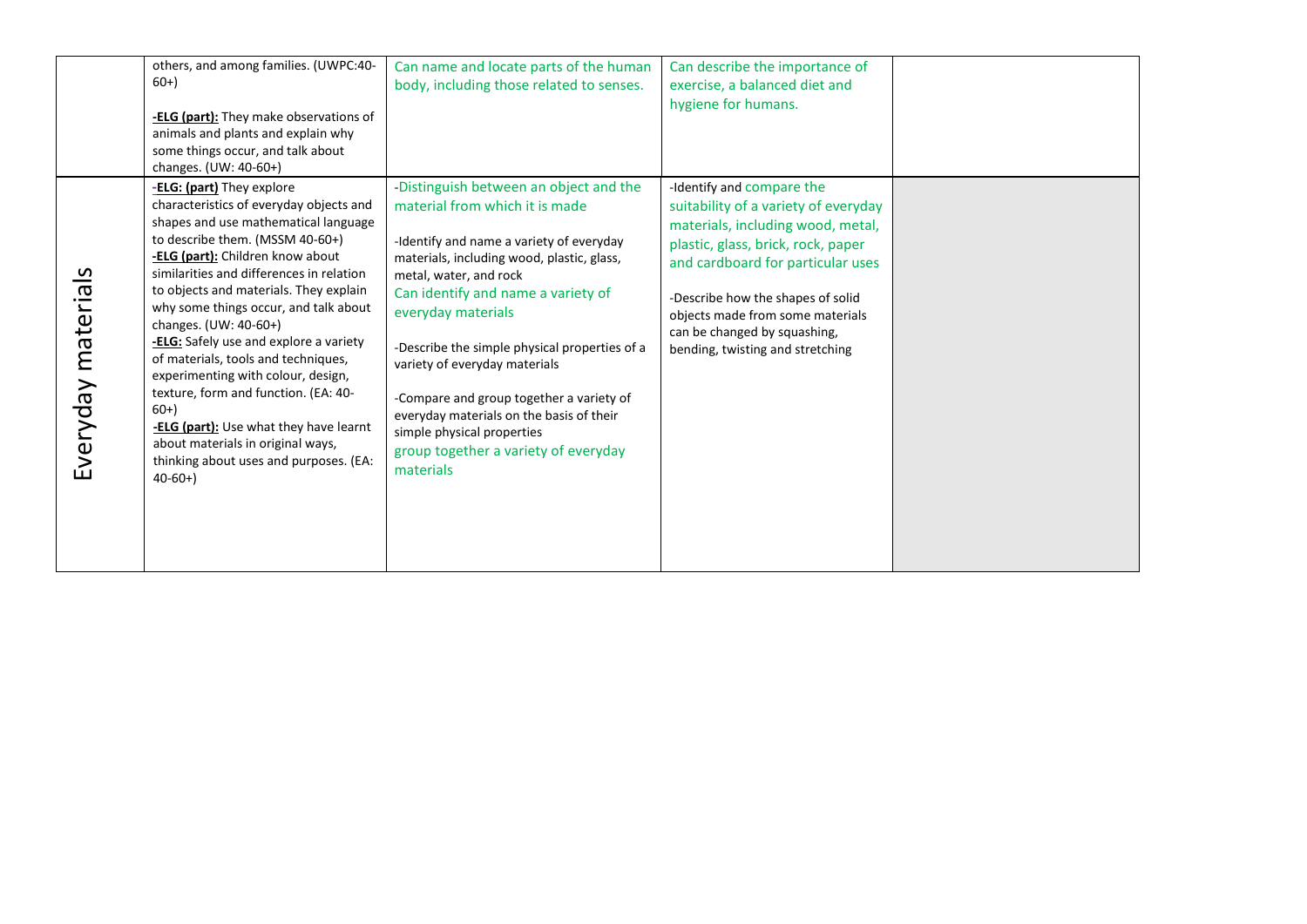|          | -Look closely at similarities and<br>differences, patterns and change (UW:<br>$40-60+$ | -Observe changes across the four seasons<br>-Observe and describe weather associated<br>with the seasons and how day length varies |  |
|----------|----------------------------------------------------------------------------------------|------------------------------------------------------------------------------------------------------------------------------------|--|
|          |                                                                                        | describe changes across the four<br>seasons.                                                                                       |  |
| changes  |                                                                                        |                                                                                                                                    |  |
|          |                                                                                        |                                                                                                                                    |  |
| Seasonal |                                                                                        |                                                                                                                                    |  |
|          |                                                                                        |                                                                                                                                    |  |
|          |                                                                                        |                                                                                                                                    |  |
|          |                                                                                        |                                                                                                                                    |  |
|          |                                                                                        |                                                                                                                                    |  |